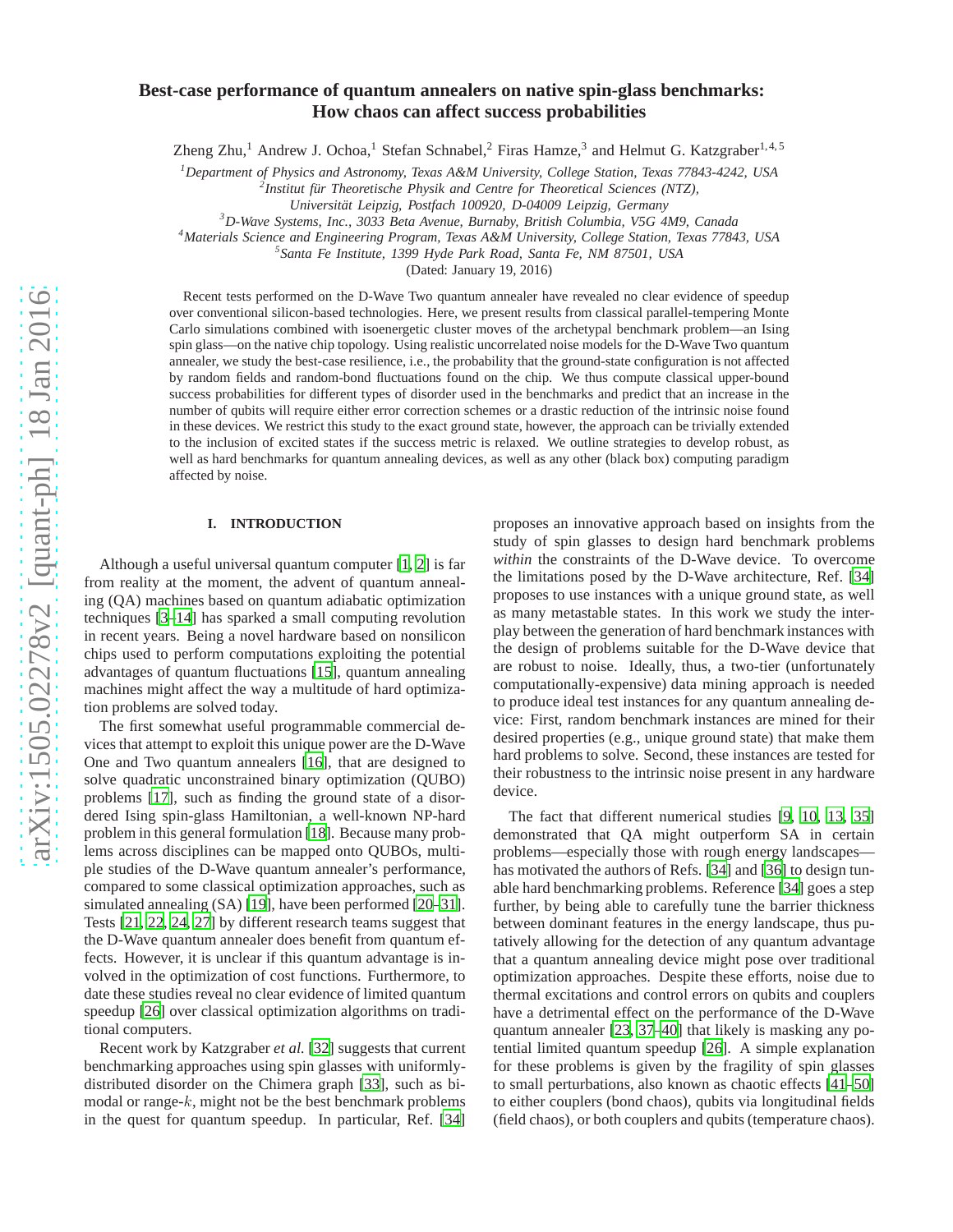Here, small fluctuations can produce large changes in the free energy of the system, thus perturbing the original problem Hamiltonian to be solved.

Although quantum error correction [\[23,](#page-6-24) [39,](#page-6-28) [40](#page-6-26)] can, in principle, mitigate these errors, it does so at a cost of needing multiple physical qubits to encode one logical qubit, thus reducing the effective system size of problems to be studied. This also means that "error-corrected" benchmark instances, while more robust to noise, will likely be too small to be in the scaling regime of interest for currently available system sizes. As such, designing hard benchmark instances that are robust to noise and require no overhead in the embedding to keep the problem size at a maximum are of utmost importance to detect quantum speedup. In this work we classically study *resilience*, i.e., the probability that the ground-state configuration is not affected by random fields and random-bond fluctuations found on the chip for different benchmark instance classes, by using realistic uncorrelated noise models for the D-Wave Two quantum annealer. Furthermore, we present strategies on how to develop hard benchmark instances that, at the same time, are robust to noise. Note that our methodology is generic, i.e., it can be applied to any architecture or noisy black-box optimization device. Furthermore, the study can be trivially extended to include low-lying excited states if the gold standard of finding the exact ground state is relaxed to include a subset of low-lying excited states.

The paper is structured as follows. In Sec. [II](#page-1-0) we introduce the different benchmark instance classes studied, as well as the noise model. Furthermore, we describe the heuristic used to find the ground-state configurations. Our numerical results on the D-Wave chimera topology are presented in Sec. [III,](#page-3-0) followed by concluding remarks.

## <span id="page-1-0"></span>**II. MODEL, OBSERVABLES, ALGORITHM**

Our calculations are for the currently-available D-Wave Two device [\[51\]](#page-7-1). However, the ideas can be generalized to any topology.

# **A. Model**

The *native* benchmark for the D-Wave Two quantum annealer is an Ising spin glass [\[2](#page-6-1), [52,](#page-7-2) [53](#page-7-3)] defined on the Chimera topology of the system [\[33\]](#page-6-17). The Hamiltonian of the problem to be optimized is given by

<span id="page-1-2"></span>
$$
\mathcal{H} = -\sum_{\{i,j\} \in \mathcal{V}} J_{ij} s_i s_j - \sum_{i \in \mathcal{V}} s_i h_i. \tag{1}
$$

where  $s_i \in {\pm 1}$  signify Ising spins on the vertices V of the Chimera lattice. Figure [1](#page-1-1) shows a 512 qubit Chimera lattice with  $8 \times 8$  K<sub>4,4</sub> cells. In addition, each spin  $s_i$  is coupled to a local random field  $h_i$ . The sum is over all edges  $\mathcal E$  connecting vertices  $\{i, j\} \in \mathcal{V}$ . The interactions  $J_{ij}$  between the spins are drawn from carefully chosen, discrete disorder distributions within the hardware constraints of the D-Wave Two architecture.

| 经数                | 人名英格兰人姓氏麦克里奇 | X           | なんだい | X | X       | K.<br>K | 数数      |
|-------------------|--------------|-------------|------|---|---------|---------|---------|
|                   |              |             |      |   |         |         |         |
|                   |              |             |      |   |         |         |         |
|                   |              |             |      |   |         |         |         |
| 数数                | 数数           | 美人<br>R     | 数数   | X | 数数      | 美人      | X       |
|                   |              |             |      |   |         |         |         |
|                   |              |             |      |   |         |         |         |
| 滋久                | X            | 後の          | X    | X | K.<br>A | X       | X       |
|                   |              |             |      |   |         |         |         |
|                   |              |             |      |   |         |         |         |
|                   |              | V           |      |   |         |         |         |
| SARA 1999.<br>Ali | X            | X           | 繁    | X | X       | X       | 放送      |
|                   |              |             |      |   |         |         |         |
|                   |              |             |      |   |         |         |         |
| X                 | 数数           | X           | 繁    | X | 数数<br>℟ | X       | X       |
|                   |              |             |      |   |         |         |         |
|                   |              |             |      |   |         |         |         |
|                   |              |             |      |   |         |         |         |
| X                 | X<br>Y       | X<br>R      | X    | X | X<br>V  | K.<br>K | X<br>R  |
|                   |              |             |      |   |         |         |         |
|                   |              |             |      |   |         |         |         |
| X                 | X            | V<br>X<br>R | X    | X | X<br>R  | X       | 数数<br>D |
|                   |              |             |      |   |         |         |         |
|                   |              |             |      |   |         |         |         |
|                   |              |             |      |   |         |         |         |
| 嫌い                | 美人           | X           | 分かり  | X | X       | 繁       | 纂       |
|                   |              |             |      |   |         |         |         |

<span id="page-1-1"></span>FIG. 1: Adjacency matrix of the D-Wave Two chip with  $8 \times 8$  K<sub>4,4</sub> cells and 512 qubits (circles) connected by couplers (lines).

To emulate the effects of thermal noise in the device, we perturb the discrete values of the couplers  $J_{ij}$  by a random amount  $\Delta J_{ij}$  drawn from a Gaussian distribution with zero mean and standard deviation  $\Delta J$ . For simplicity, we assume the noise is quenched and uncorrelated. This "white noise" represents a realistic (classical) noise model for coupler fluctuations that is typically used to study the effects of noise in electronic devices, as well as telecommunications. Although the qubit noise in the D-Wave Two device is closer to  $1/f$ noise with a "pink" power spectrum, for simplicity we couple the individual qubits to uncorrelated quenched random fields drawn from a Gaussian distribution with zero mean and standard deviation  $h$ . We do not expect this simplification to qualitatively change our results.

#### **B. Instance classes & observables**

Carefully-chosen interactions between the spins determine the hardness and robustness of instance classes [\[34\]](#page-6-18). To develop hard instances, multiple requirements have to be fulfilled. First, it is of paramount importance to ensure that the instances have a *unique* ground-state configuration that minimizes the cost function in Eq.  $(1)$ . Furthermore, it is desirable to have dominant metastable states such that the system is easily trapped – a process that can be accomplished by a post-processing selection and mining of the data based on insights from the study of the dynamics of spin glasses using classical simulation techniques [\[34,](#page-6-18) [54\]](#page-7-4). Ultimately, an ideal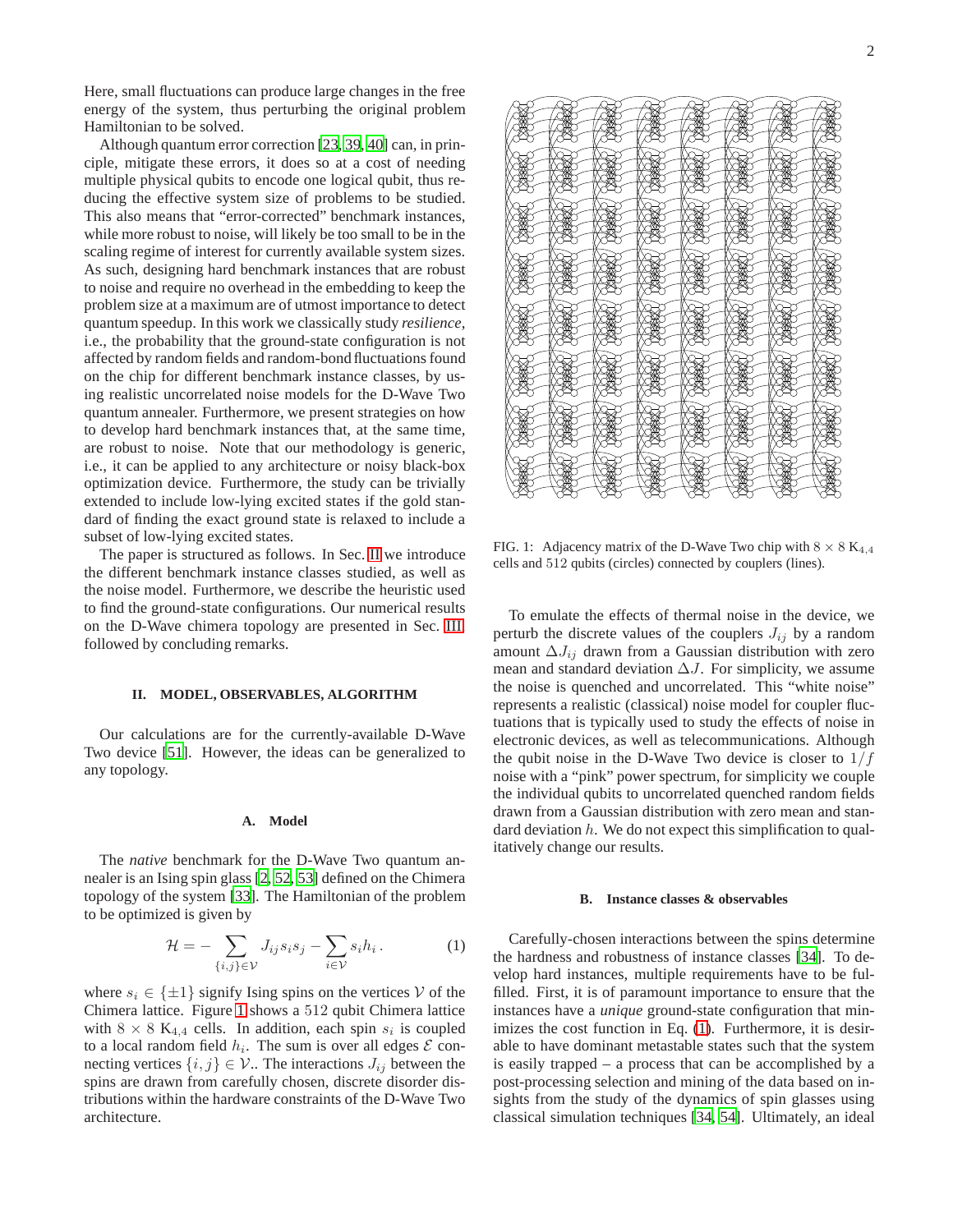benchmark instance is robust to noise, has a unique ground state and, ideally, many metastable states.

To gauge the fraction of unique ground-state configurations for a particular instance class, we define a quantity we call *yield* (*Y*), *i.e.*,

<span id="page-2-0"></span>
$$
\mathcal{Y} = N_{\text{unique}} / N_{\text{total}}.\tag{2}
$$

In Eq. [\(2\)](#page-2-0)  $N_{\text{total}}$  is the total number of *randomly-generated* instances for that particular instance class and  $N_{\text{unique}}$  is the number of instances featuring a unique ground state (no degeneracy).

One simple approach pioneered in Ref. [\[34\]](#page-6-18) to design instance classes with high yield, is to ensure that as few qubits  $s_i$  as possible have zero local fields  $\mathcal{F}_i = \sum_{j \neq i} J_{ij} s_j + h_i$ . If for a given qubit  $\mathcal{F}_i \equiv 0$ , then the qubit's value does not change the energy of the system. Therefore, if a system with  $N$  qubits has  $k$  free qubits with zero local field, the degeneracy of the ground state is increased by a factor  $2^k$ . We have exhaustively computed the probability that a particular combination of two, three, or four integer values [\[55](#page-7-5)] in the range  $\{\pm 1, \ldots, \pm i_{\text{max}}\}$  (with  $i_{\text{max}} = 28$ ) [\[56\]](#page-7-6) for the couplers  $J_{ij}$  on the Chimera topology yields the smallest fraction of qubits with zero local fields. Furthermore, we have attempted to "spread out" the integers as much as possible in the range  $[-1, 1]$  after a normalization of the coupler values with  $i_{\text{max}}$ . In addition to the previously-studied cases of bimodal disorder, i.e.,

 $U_1 \in \{\pm 1\},\$ 

as well as uniform range-k disorder with  $k = 4$  [\[21](#page-6-11), [26](#page-6-15)]

$$
U_4 \in \{\pm 1, \pm 2, \pm 3, \pm 4\},\
$$

we also study Sidon-type instances [\[34](#page-6-18), [57](#page-7-7)], namely

$$
U_{5,6,7} \in \{\pm 5, \pm 6, \pm 7\},\
$$

which are similar to uniform range-7 instances, however only the three largest integers that form a Sidon set are kept. Finally, we study a larger Sidon set

$$
S_{28} \in \{\pm 8, \pm 13, \pm 19, \pm 28\}.
$$

The  $U_{5,6,7}$  and  $S_{28}$  Sidon instance classes reduce the probability of zero local fields drastically by design, and thus maximize the yield of unique ground states. In fact, while  $U_1$  has an average probability of 23% to have zero local fields, this number is reduced to 6% in the  $U_4$  class.  $U_{5,6,7}$  has only 4.5% zero local fields and  $S_{28}$  has 1.5%.

To increase the resilience to noise for a given instance, one has to maximize the change in energy when flipping a spin, i.e., the minimum classical energy gap. Ideally, this change in energy should be considerably larger than the typical noise fluctuations to prevent qubit errors. For Ising spins, this energy gap is given by  $\Delta E = 2/i_{\text{max}}$ , where  $i_{\text{max}}$  is the largest integer in the unnormalized bond distribution. For example,  $\Delta E(U_1) = 2$ , whereas  $\Delta E(U_4) = 1/2$ ,  $\Delta E(U_{5.6,7}) = 2/7$ , and  $\Delta E(S_{28}) = 1/14 \sim 0.07$ . For the current D-Wave Two machine with 512 qubits, coupler fluctuations are typically  $\sim$  0.035 if the bonds are normalized to unity ("autoscaling") mode"). This means that in this case the  $S_{28}$  instance class pushes the limits of the machine because  $\Delta E(S_{28}) \sim 2\Delta J$ .

To quantify the robustness of ground-state configurations to noise, we define the resilience  $R$  of an instance to be

$$
R = N_{\text{same}} / N_{\text{trials}} \tag{3}
$$

where  $N_{\text{same}}$  is the number of trials with different random noise perturbations (either fields or bonds) that do not change the original ground-state configurations. We perform  $N<sub>trials</sub> = 10$  trials (or gauges) to compute R. The resilience of an instance class is the resilience for each instance  $R$  averaged over the bond disorder, i.e.,  $\mathcal{R} = [R]_{av}$ , where  $[\cdots]_{av}$ represents an average over multiple random bond configurations. A preference should be given to whole instance classes with high resilience. However, individual instances that are unaffected by the perturbations are also robust instances and can be used for benchmarking purposes. Conversely, to study the effects of noise in quantum annealing machines and how to reduce these, instances with a *small* resilience can also be mined [\[29\]](#page-6-29).

Finally, we emphasize that a "relaxed" resilience  $R_k$  can also be defined, where

$$
R_k = N_{\text{same}}(E \le E_k) / N_{\text{trials}}.\tag{4}
$$

Here  $N_{\text{same}}(E \leq E_k)$  is the number of times a state with an energy  $E$  less or equal than the energy of the  $k$ -th excited state is found. This is of importance when the analog machine suffers from high noise levels and where the determination of the exact ground state is difficult or even impossible. For discrete disorder distributions—as commonly used on quantum annealing machines with finite precision—the energy levels are separated by well-defined values, i.e., computing the relaxed resilience of an instance class,  $\mathcal{R}_k = [R_k]_{av}$ , is well defined.

#### **C. Algorithm details**

In order to measure the yield and resilience of a particular instance class, ground states of instances from all instance classes have to be found. We apply a heuristic method that uses the parallel tempering Monte Carlo algorithm [\[58\]](#page-7-8) combined with isoenergetic cluster moves [\[59](#page-7-9)] to speed up the thermalization. Simulation parameters are listed in Table [I](#page-3-1) and thermalization has been determined by a logarithmic binning of the data. Once the last three bins agree within error bars, we deem the system to be in thermal equilibrium. The detailed algorithm to detect ground states was first introduced in Ref. [\[60\]](#page-7-10). However, to increase the accuracy of our heuristic, here four instead of two copies of the system with the same disorder are simulated with *independent* Markov chains. We perform  $N_{\rm sw}$  updates [\[61](#page-7-11)]. For  $N_{\rm sw}/8$  updates we keep track of the lowest energy  $E$  of each Markov chain at the lowest temperature simulated. If  $E^{(1)} = E^{(2)} = E^{(3)} = E^{(4)}$ , it is very likely the ground state energy  $E_0$  has been found. For the remaining number of updates we keep statistics of the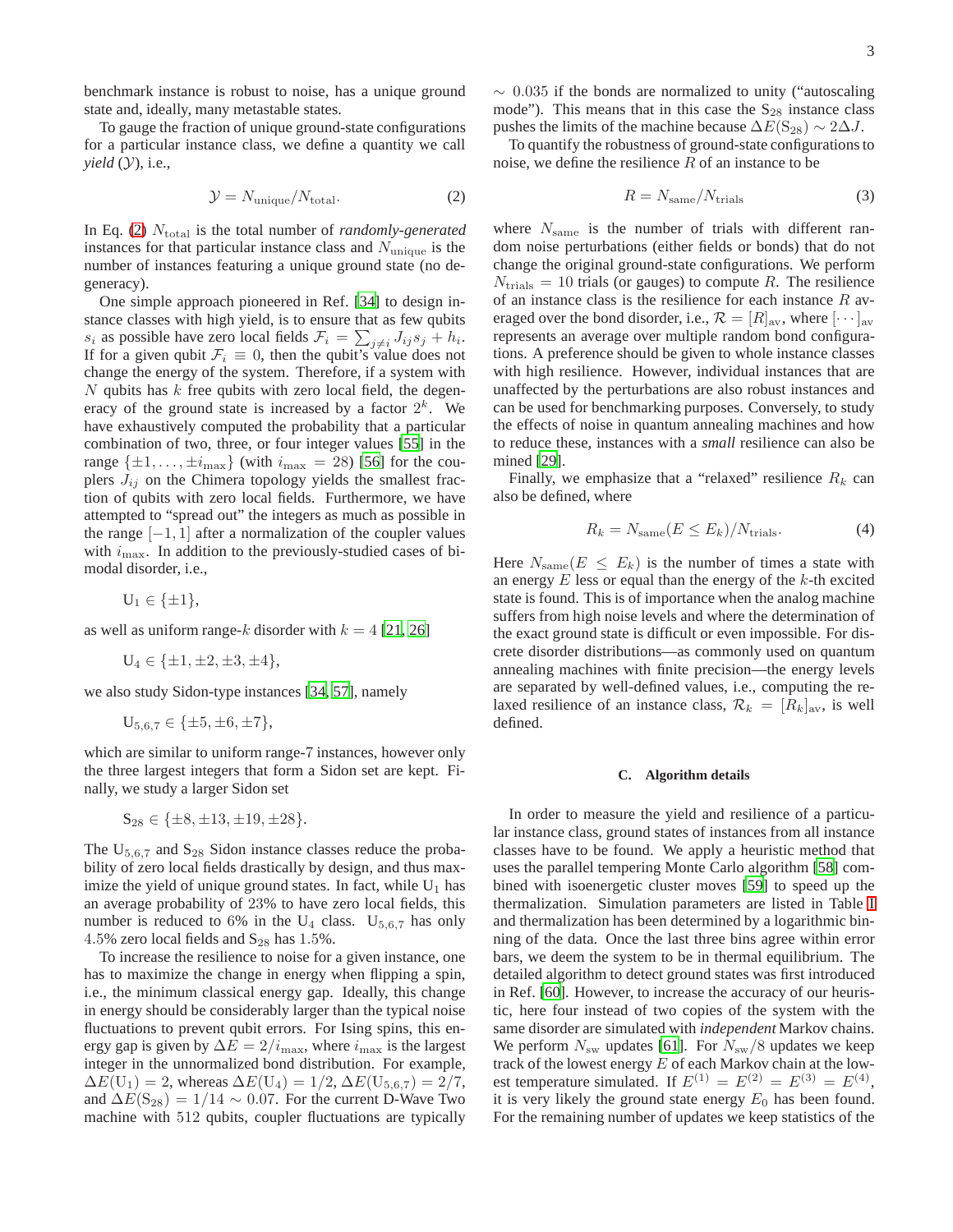<span id="page-3-1"></span>TABLE I: Simulation parameters: For each instance class and system size N, we compute  $N_{sa}$  instances.  $N_{sw} = 2^b$  is the total number of Monte Carlo sweeps for each of the  $4N<sub>T</sub>$  replicas for a single instance,  $T_{\min}$  [ $T_{\max}$ ] is the lowest [highest] temperature simulated, and  $N_T$  is the number of temperatures used in the parallel tempering method. For the lowest  $N_{\text{icm}}$  temperatures isoenergetic cluster moves are applied.

| Class       | N    | $N_{\rm sa}$ | b  | $T_{\rm min}$ | $T_{\rm max}$ | $N_T$ | $N_{\rm {icm}}$ |
|-------------|------|--------------|----|---------------|---------------|-------|-----------------|
| $U_1$       | 512  | 900          | 19 | 0.150         | 3.050         | 30    | 13              |
| $U_4$       | 512  | 900          | 19 | 0.150         | 3.000         | 30    | 14              |
| $U_{5,6,7}$ | 128  | 900          | 19 | 0.150         | 3.000         | 30    | 14              |
| $U_{5,6,7}$ | 288  | 900          | 19 | 0.150         | 3.000         | 30    | 14              |
| $U_{5,6,7}$ | 512  | 900          | 19 | 0.150         | 3.000         | 30    | 14              |
| $U_{5,6,7}$ | 800  | 900          | 19 | 0.150         | 3.000         | 30    | 14              |
| $U_{5,6,7}$ | 1152 | 900          | 19 | 0.150         | 3.000         | 30    | 14              |
| $S_{28}$    | 512  | 900          | 19 | 0.150         | 3.000         | 30    | 14              |

configurations that minimize the Hamiltonian and thus estimate the degeneracy distribution of the ground state. However, there is no guarantee that any solution obtained by this heuristic method is the true optimum, or that we have found all configurations that minimize the Hamiltonian. Fortunately, for the Sidon-type instance classes the degeneracy is small by construction. Therefore, it is likely that we found all groundstate configurations. Once the ground-state configurations of all instances have been found, the average yields for different instance classes can be computed.

In addition to the effects of the minimum energy gap  $\Delta E$  on the resilience for each instance class, we also consider the effects of the number of first excited states on the resilience. To estimate the number of first excited states, for the remaining  $(7/8)N<sub>sw</sub>$  sampling updates we also keep track of all configurations that have an energy  $E_1 = E_0 + \Delta E$ .

## <span id="page-3-0"></span>**III. RESULTS**

We focus only on the resilience of the exact ground state in this study for the sake of brevity and to illustrate the developed methodology. Our approach is easily extended to include low excited states. Note that if the resilience  $R$  of an instance is large, we also expect the relaxed instance resilience  $R_k$  to be large for small enough  $k$ .

#### **A. Yield of non-degenerate ground states**

For the current D-Wave Two architecture with 512 qubits, the yield of unique ground states is strongly dependent on the instance class (disorder between spins) used. When the disorder is drawn from a bimodal distribution  $(U_1)$  the yield in all our experiments was exactly 0%. Surprisingly, uniform range-4 instances (U<sub>4</sub>) also have  $\mathcal{Y} = 0\%$ . However, by increasing the range of the integers and selecting them from a Sidon set while removing the lowest values gives  $\mathcal{Y} = 4.5(4)\%$ for the  $U_{5,6,7}$  class. Although a small fraction, it is clearly nonzero. Finally, for the large Sidon set  $S_{28}$  we obtain a frac-



<span id="page-3-2"></span>FIG. 2: (Color online) Resilience  $(R)$  of different instance classes (see text) for a  $N = 512$  qubit system on the Chimera graph as a function of Gaussian random field strength  $(h)$ . Instance classes are less resilient to noise with increasing field strength and decreasing classical energy gap. The shaded line represents the current field noise strength of approximately 5% in the D-Wave Two system.

tion  $\mathcal{Y} = 20.0(6)$ % of unique ground states [\[62](#page-7-12)], i.e., optimal for large-scale benchmarking.

## **B. Resilience to noise**

Figure [2](#page-3-2) shows the resilience to random-field noise for different instance classes. As the typical field strength  $h$  increases, the resilience  $R$  for all instance classes decreases. This is to be expected, because the energy spread due to the splitting of degenerate excited states via the random fields results in more energy levels crossing. Furthermore, for a fixed field strength, instance classes with small energy gaps  $\Delta E$ tend to have lower resilience. This is to be expected: it is easier for split states to have a lower energy than the original ground state when the gap is small. Note that while instance classes  $U_{5,6,7}$  and  $U_4$  have a similar resilience, the yield of unique ground states is considerably higher for  $U_{5,6,7}$ , i.e., a careful design of the spin-spin interactions is key when attempting to benchmark a quantum annealing device.

Figure [3](#page-4-0) shows the resilience of different instance classes as a function of different typical coupler perturbations  $\Delta J$ . Again, for all instance classes studied, the resilience decreases as fluctuations increase. In addition, instance classes with small energy gaps have a lower resilience. It is important to note that bond noise has a stronger impact on the resilience than field noise. Considering each qubit has typically  $\sim 6$ neighbors in the Chimera lattice, the impact of bond noise is amplified by multiple connections of qubits. Therefore, reducing the fluctuations of the couplers is more important than dealing with the intrinsic flux noise of each qubit.

Unfortunately, for the D-Wave architecture, to find an instance class that is both hard and robust to noise, compromise has to be made. The  $U_1$  instance class has the highest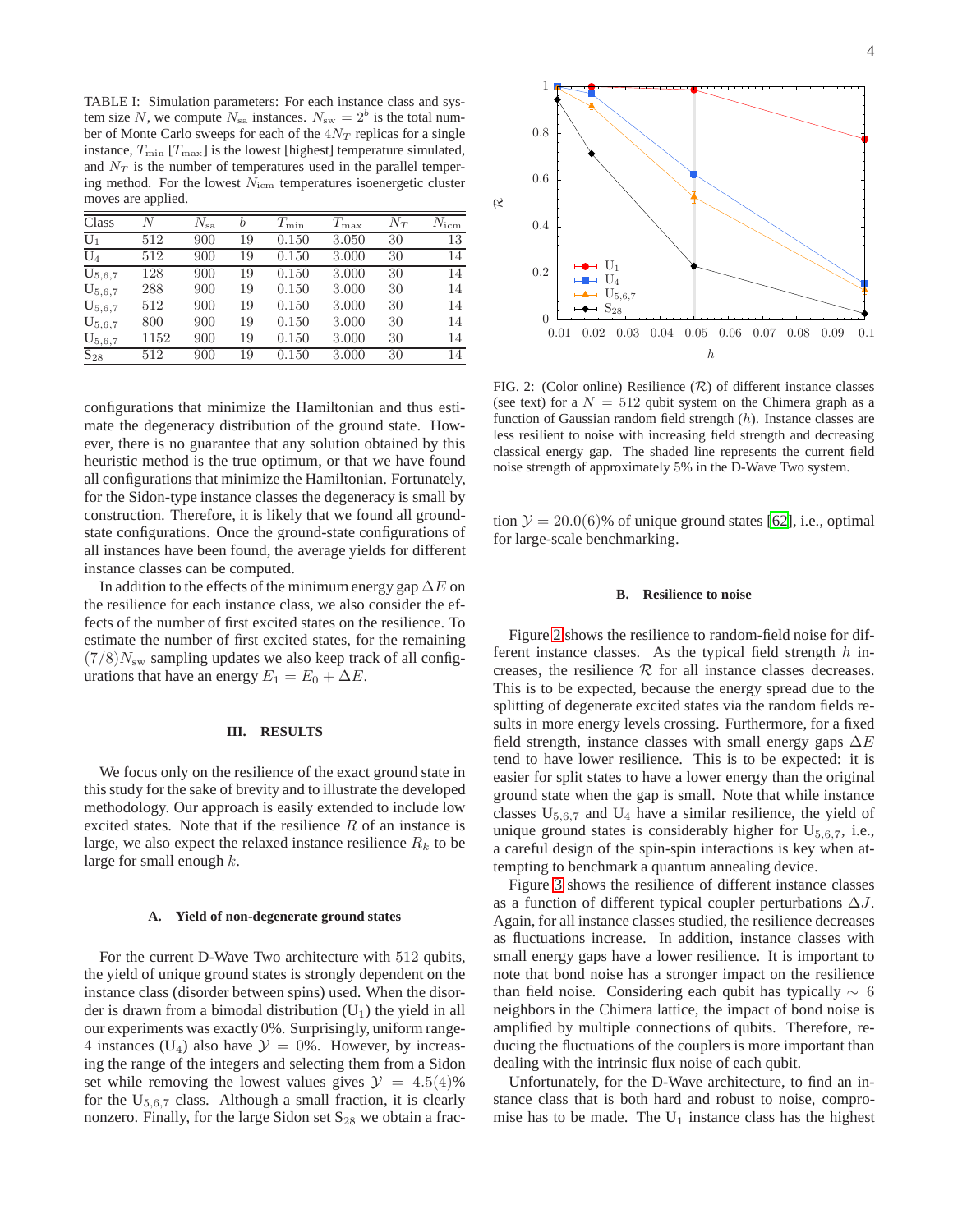

<span id="page-4-0"></span>FIG. 3: (Color online) Resilience  $(R)$  of different instance classes (see text) for a  $N = 512$  qubit system on the Chimera graph as a function Gaussian random bond fluctuation strength  $(\Delta J)$ . Instance classes are less resilient to noise with increasing bond fluctuation strength and a decreasing classical energy gap. The shaded line represents the current bond noise strength in the D-Wave Two system, i.e., ∼ 3.5%. Note that bond noise has a stronger effect than field noise (Fig[.2\)](#page-3-2) on the device.

resilience to noise, however, the huge ground-state degeneracy makes it easier for classical algorithms such as SA to find minimum-energy configurations [\[32](#page-6-16), [34\]](#page-6-18). On the flip side, the Sidon instance class is known to be hard [\[34](#page-6-18)] and produces many unique ground states, but its resilience is comparably low due to the small energy gap. A compromising natural choice would therefore be to either use the  $U_4$  or  $U_{5,6,7}$ instance classes. However, while the resilience for both U<sup>4</sup> and  $U_{5,6,7}$  are comparable, the yield of unique ground states needed to construct hard benchmark problems is much higher for  $U_{5,6,7}$ . We thus conclude that for the current Chimera topology, the  $U_{5,6,7}$  instance class is the optimal compromise to design hard benchmark problems within the D-Wave Two architecture constraints. For the remainder of this paper we thus focus on this particular instance class.

Figure [4](#page-4-1) shows the resilience of the  $U_{5,6,7}$  instance class for different system sizes  $N$  of the Chimera lattice as a function of the random-bond fluctuation strength  $\Delta J$ . Clearly, for increasing system size the resilience  $R$  decreases (larger system sizes typically have a higher degeneracy, therefore level crossings are more common than with smaller systems). This means that to scale up the system size of the D-Wave Two or any other quantum annealing device—in the future, a much more precise control over the device's noise and/or the implementation of error correction schemes [\[23,](#page-6-24) [39](#page-6-28), [40](#page-6-26)] are imperative.

We conclude this section by quoting results specifically calculated for the current D-Wave Two (512 theoretical qubits) and the next-generation D-Wave 2X (1152 theoretical qubits) machines when both errors in the couplers and qubits are applied, using the real values provided by D-Wave, Inc. [\[63\]](#page-7-13). For the D-Wave Two machine with 512 qubits,  $\Delta J = 3.5\%$  and



<span id="page-4-1"></span>FIG. 4: (Color online) Resilience  $\mathcal R$  of the U<sub>5,6,7</sub> instance class as a function of the bond fluctuation strength  $(\Delta J)$  for different system sizes  $N$  on the Chimera topology. The resilience clearly decreases for increasing noise and system size. The shaded vertical line represents the current bond-noise strength in the D-Wave Two system, approximately 3.5%.

 $\Delta h = 5\%$ . Applying both coupler and qubit perturbations yields an average resilience of  $\mathcal{R} = 0.22(2)$ . For the nextgeneration D-Wave 2X device noise levels have been reduced, i.e.,  $\Delta J = 2.5\%$  and  $\Delta h = 3\%$ . This results in  $\mathcal{R} = 0.21(3)$ . We point out two interesting facts: First, it seems that the resilience for both coupler and qubit noise is approximately the product of the resilience of only noise being considered on the couplers with the resilience of only noise being considered on the qubits. Thus, as a rule of thumb and to obtain an approximate estimate for the combined effects, the individual numbers can be multiplied. Second, despite the lower noise level of the next-generation device, the resilience remains approximately unchanged within error bars. It seems that the increased number of qubits cancels out the additional precision.

#### **C. Effects of the number of first excited states**

Figure [5](#page-5-0) shows the resilience  $\mathcal R$  of the U<sub>5,6,7</sub> instance class as a function of the degeneracy of the first excited state on the Chimera topology with  $N = 512$  spins. The higher the degeneracy of the first excited state, the lower the resilience. This can be explained by the increased probability of level crossing. We also color coded each dot in the figure: The heat map represents the number of instances that had a given degeneracy  $N_1$  of the first excited state out of the 900 simulated. In this case, the bulk of the instances have between 4 and 8 degenerate first excited states. This results in a reduction of the resilience, compared to instances that contain only one or two first excited states.

While instances with only one or two first excited states are extremely rare, the effort needed to find these might outweigh the approximately 30% in the resilience reduction by allowing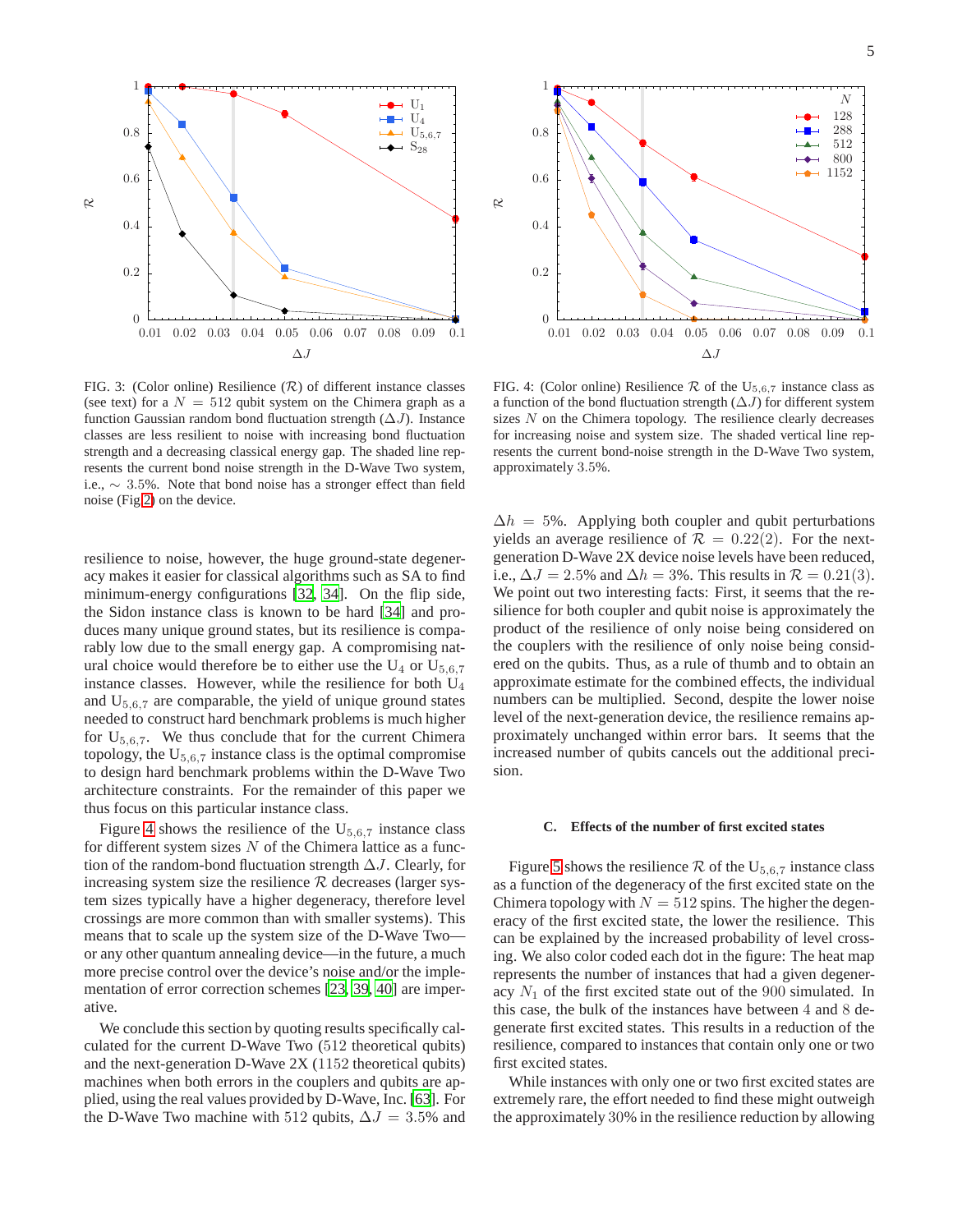

<span id="page-5-0"></span>FIG. 5: (Color online) Resilience  $\mathcal R$  as a function of the number of first excited states  $N_1$  for  $N = 512$  spins on the Chimera lattice. The data are for the  $U_{5,6,7}$  instance class. The color bar shows approximately how often a given number of first excited states occurs for the 900 instances studied. In this case, between four and eight first excited states are most common.

states with three to four first excited states. We thus recommend to fix the number of first excited states to be less than or equal to four in this case.

We have also computed the Hamming distance between the ground state and all first excited states for a given instance. Our results suggest that when the average Hamming distance is small, the resilience to noise is higher. A simple explanation is that both ground-state and excited configurations are quite similar and therefore the noise affects them comparably, i.e., both the ground state and the first excited states are shifted approximately by the same amount when the Hamming distance is small.

## **IV. CONCLUSIONS**

In order to develop both hard and robust benchmark instances, we have tested different instance classes by computing their yield (fraction of instances with a unique groundstate configuration) and resilience to noise fluctuations. Ideally, hard instances (high yield) with a high resilience are optimal for benchmarking purposes. Both yield and resilience can be tuned by a careful design of the instance classes within the hardware restrictions of the machine—followed by a mining of the data. Although the numerical effort to do such "designer instances" is nonnegligible, we think this is a key ingredient in designing good benchmarks for quantum annealing devices, as well as any other computing architectures. It seems that both resilience and yield for the Chimera topology are slightly anticorrelated. A good compromise is thus the  $U_{5,6,7}$  instance class where  $J_{i,j} \in \{\pm 5, \pm 6, \pm 7\}$  that has a good resilience to both field and coupler noise, as well as a nonzero yield of unique ground states, with a small number of first excited states.

We emphasize that our results for the resilience represent a *best-case scenario* for any quantum annealing machine. Any

other source of error can only decrease the success probabilities further. However, it could be that the introduction of carefully-crafted correlations between bond and field noise might reduce the errors and increase the resilience. Bond noise is the most limiting issue for the current D-Wave Two quantum annealer and is highly dependent on the connectivity of the graph. While it is desirable to have a high connectivity to be able to embed interesting problems on any putative architecture, one has to also keep in mind that noise levels should be far lower than in the current D-Wave machine.

This classical study of both resilience and yield plays an important role in the design of future adjacency matrices for quantum annealing machines, as well as the study of strategies to reduce noise in quantum annealers. Our results and methods can easily be generalized to other systems and thus should be of general interest when designing hard instance problems that attempt to circumvent the limitations of current hardware. Furthermore, calibration of future generations of the D-Wave device should be improved to allow for the encoding of more complex Sidon sets and thus the design of harder benchmark problems. Similarly, although the main goal of this work is to produce problems that are robust to noise, the methodology presented can be used to design tailored instances that are particularly sensitive to noise. This could play an important role when designing approaches to better calibrate devices, as done in Ref. [\[64\]](#page-7-14). Finally, we emphasize that if either noise is large or the instances produced are too difficult to minimize, a relaxed resilience that includes low-lying excited states can be defined.

#### **Acknowledgments**

We would like to thank M. H. Amin, P. Bunyk,T. M. Lanting, A. Perdomo-Ortiz and H. Muñoz-Bauza for fruitful discussions. We also thank H. Muñoz-Bauza for assistance. H. G. K. acknowledges support from the National Science Foundation (Grant No. DMR-1151387) and would like to thank the makers of the Dish-Wash Dos for motivation on this project. He also would like to especially thank P. Bunyk and T. M. Lanting for explaining multiple details related to the D-Wave Two device. H. G. K. and S. S. would like to thank the European Commission through the IRSES network DION-ICOS under Contract No. PIRSES-GA-2013-612707 (FP7- PEOPLE-2013-IRSES). We would like to thank the Texas Advanced Computing Center (TACC) at The University of Texas at Austin for providing HPC resources (Lonestar Linux Cluster) and Texas A&M University for access to their Eos and Ada clusters. This research is based upon work supported in part by the Office of the Director of National Intelligence (ODNI), Intelligence Advanced Research Projects Activity (IARPA), via MIT Lincoln Laboratory Air Force Contract No. FA8721-05-C-0002. The views and conclusions contained herein are those of the authors and should not be interpreted as necessarily representing the official policies or endorsements, either expressed or implied, of ODNI, IARPA, or the U.S. Government. The U.S. Government is authorized to reproduce and distribute reprints for Governmental purpose.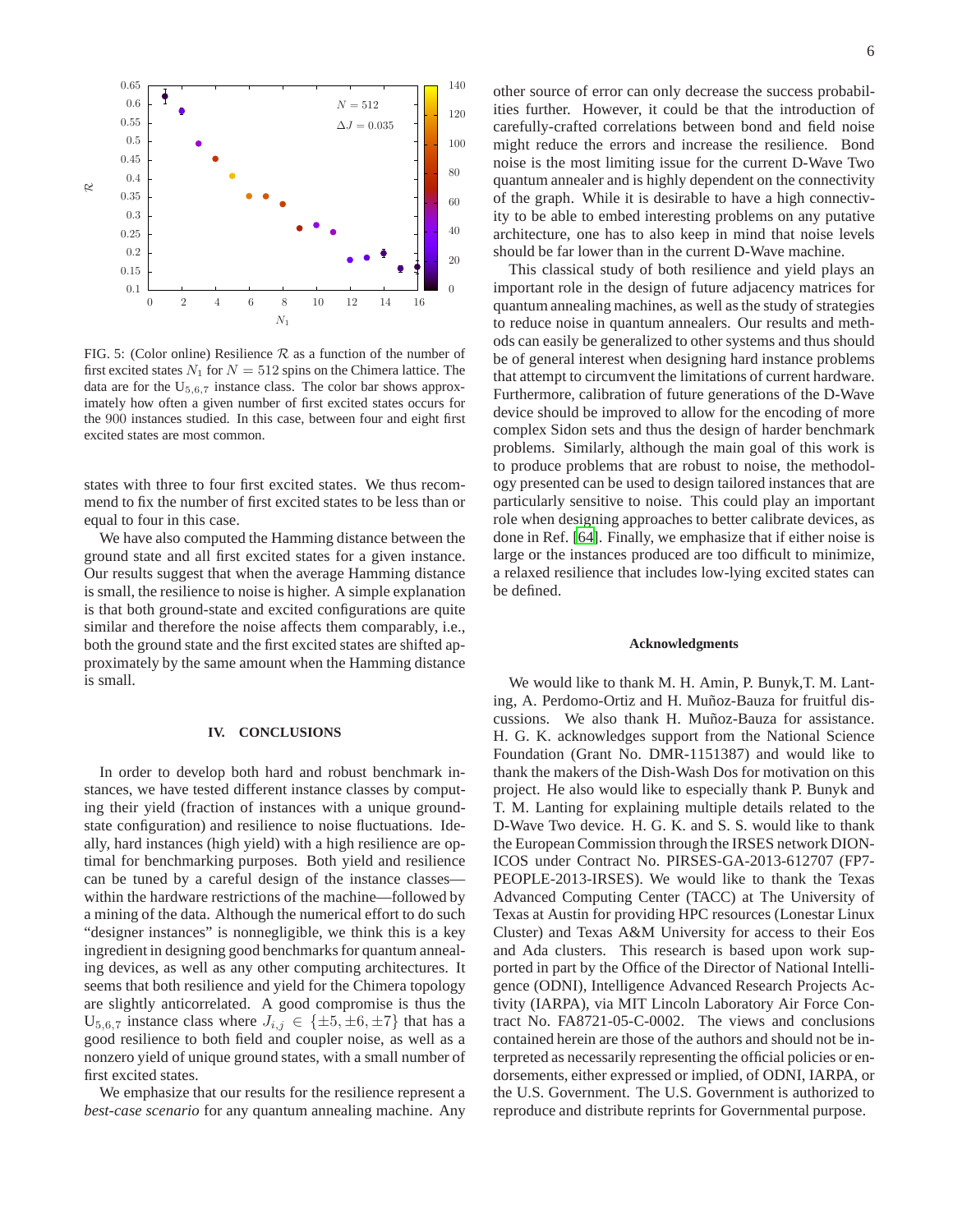- <span id="page-6-0"></span>[1] M. A. Nielsen and I. L. Chuang, *Quantum Computation and Quantum Information* (Cambridge University Press, Cambridge, 2000).
- <span id="page-6-1"></span>[2] H. Nishimori, *Statistical Physics of Spin Glasses and Information Processing: An Introduction* (Oxford University Press, New York, 2001).
- <span id="page-6-2"></span>[3] A. B. Finnila, M. A. Gomez, C. Sebenik, C. Stenson, and J. D. Doll, *Quantum annealing: A new method for minimizing multidimensional functions*, Chem. Phys. Lett. **219**, 343 (1994).
- [4] T. Kadowaki and H. Nishimori, *Quantum annealing in the transverse Ising model*, Phys. Rev. E **58**, 5355 (1998).
- [5] J. Brooke, D. Bitko, T. F. Rosenbaum, and G. Aepli, *Quantum annealing of a disordered magnet*, Science **284**, 779 (1999).
- [6] E. Farhi, J. Goldstone, S. Gutmann, and M. Sipser, *Quantum Computation by Adiabatic Evolution* (2000), arXiv:quantph/0001106.
- [7] J. Roland and N. J. Cerf, *Quantum search by local adiabatic evolution*, Phys. Rev. A **65**, 042308 (2002).
- [8] G. Santoro, E. Martoňák, R. Tosatti, and R. Car, *Theory of quantum annealing of an Ising spin glass*, Science **295**, 2427 (2002).
- <span id="page-6-19"></span>[9] A. Das and B. K. Chakrabarti, *Quantum Annealing and Related Optimization Methods* (Edited by A. Das and B.K. Chakrabarti, Lecture Notes in Physics 679, Berlin: Springer, 2005).
- <span id="page-6-20"></span>[10] G. E. Santoro and E. Tosatti, *TOPICAL REVIEW: Optimization using quantum mechanics: quantum annealing through adiabatic evolution*, J. Phys. A **39**, R393 (2006).
- [11] D. A. Lidar, *Towards Fault Tolerant Adiabatic Quantum Computation*, Phys. Rev. Lett. **100**, 160506 (2008).
- [12] A. Das and B. K. Chakrabarti, *Quantum Annealing and Analog Quantum Computation*, Rev. Mod. Phys. **80**, 1061 (2008).
- <span id="page-6-21"></span>[13] S. Morita and H. Nishimori, *Mathematical Foundation of Quantum Annealing*, J. Math. Phys. **49**, 125210 (2008).
- <span id="page-6-3"></span>[14] S. Mukherjee and B. K. Chakrabarti, *Multivariable optimization: Quantum annealing and computation*, Eur. Phys. J. Special Topics **224**, 17 (2015).
- <span id="page-6-4"></span>[15] D. R. Simon, *On the Power of Quantum Computation*, SIAM J. Comp. **26**, 116 (1994).
- <span id="page-6-5"></span>[16] M. W. Johnson, M. H. S. Amin, S. Gildert, T. Lanting, F. Hamze, N. Dickson, R. Harris, A. J. Berkley, J. Johansson, P. Bunyk, et al., *Quantum annealing with manufactured spins*, Nature **473**, 194 (2011).
- <span id="page-6-6"></span>[17] A. Lucas, *Ising formulations of many NP problems*, Front. Physics **12**, 5 (2014).
- <span id="page-6-7"></span>[18] F. Barahona, *On the computational complexity of Ising spin glass models*, J. Phys. A **15**, 3241 (1982).
- <span id="page-6-8"></span>[19] S. Kirkpatrick, C. D. Gelatt, Jr., and M. P. Vecchi, *Optimization by simulated annealing*, Science **220**, 671 (1983).
- <span id="page-6-9"></span>[20] S. Boixo, T. Albash, F. M. Spedalieri, N. Chancellor, and D. A. Lidar, *Experimental signature of programmable quantum annealing*, Nat. Commun. **4**, 2067 (2013).
- <span id="page-6-11"></span>[21] S. Boixo, T. F. Rønnow, S. V. Isakov, Z. Wang, D. Wecker, D. A. Lidar, J. M. Martinis, and M. Troyer, *Evidence for quantum annealing with more than one hundred qubits*, Nat. Phys, **10**, 218 (2014).
- <span id="page-6-12"></span>[22] L. Wang, T. F. Rønnow, S. Boixo, S. V. Isakov, Z. Wang, D. Wecker, D. A. Lidar, J. M. Martinis, and M. Troyer, *Comment on: "Classical signature of quantum annealing"* (2013), (arxiv:quant-phys/1305.5837).
- <span id="page-6-24"></span>[23] K. L. Pudenz, T. Albash, and D. A. Lidar, *Error-corrected quantum annealing with hundreds of qubits*, Nat. Commun. **5**,

3243 (2014).

- <span id="page-6-13"></span>[24] W. Vinci, T. Albash, A. Mishra, P. A. Warburton, and D. A. Lidar, *Distinguishing classical and quantum models for the D-Wave device* (2014), (arXiv:1403.4228).
- [25] S. W. Shin, G. Smith, J. A. Smolin, and U. Vazirani, *How "Quantum" is the D-Wave Machine?* (2014), (arXiv:1401.7087).
- <span id="page-6-15"></span>[26] T. F. Rønnow, Z. Wang, J. Job, S. Boixo, S. V. Isakov, D. Wecker, J. M. Martinis, D. A. Lidar, and M. Troyer, *Defining and detecting quantum speedup*, Science **345**, 420 (2014).
- <span id="page-6-14"></span>[27] J. Smolin and G. Smith, *Classical signature of quantum annealing*, Frontiers in Physics **2**, 52 (2014).
- [28] G. Smith and J. Smolin, *Putting "Quantumness" to the Test*, Physics **6**, 105 (2013).
- <span id="page-6-29"></span>[29] D. Venturelli, S. Mandrà, S. Knysh, B. O'Gorman, R. Biswas, and V. Smelyanskiy, *Quantum Optimization of Fully Connected Spin Glasses*, Phys. Rev. X **5**, 031040 (2015).
- [30] T. Albash, W. Vinci, A. Mishra, P. A. Warburton, and D. A. Lidar, *Consistency Tests of Classical and Quantum Models for a Quantum Device*, Phys. Rev. A **91**, 042314 (2015).
- <span id="page-6-10"></span>[31] T. Albash, T. F. Rønnow, M. Troyer, and D. A. Lidar, *Reexamining classical and quantum models for the D-Wave One processor*, Eur. Phys. J. Spec. Top. **224**, 111 (2015).
- <span id="page-6-16"></span>[32] H. G. Katzgraber, F. Hamze, and R. S. Andrist, *Glassy Chimeras Could Be Blind to Quantum Speedup: Designing Better Benchmarks for Quantum Annealing Machines*, Phys. Rev. X **4**, 021008 (2014).
- <span id="page-6-17"></span>[33] P. Bunyk, E. Hoskinson, M. W. Johnson, E. Tolkacheva, F. Altomare, A. J. Berkley, R. Harris, J. P. Hilton, T. Lanting, and J. Whittaker, *Architectural Considerations in the Design of a Superconducting Quantum Annealing Processor*, IEEE Trans. Appl. Supercond. **24**, 1 (2014).
- <span id="page-6-18"></span>[34] H. G. Katzgraber, F. Hamze, Z. Zhu, A. J. Ochoa, and H. Munoz-Bauza, *Seeking Quantum Speedup Through Spin Glasses: The Good, the Bad, and the Ugly*, Phys. Rev. X **5**, 031026 (2015).
- <span id="page-6-22"></span>[35] R. D. Somma, D. Nagaj, and M. Kieferová, *Quantum Speedup by Quantum Annealing*, Phys. Rev. Lett. **109**, 050501 (2012).
- <span id="page-6-23"></span>[36] I. Hen, J. Job, T. Albash, T. F. Rønnow, M. Troyer, and D. A. Lidar, *Probing for quantum speedup in spin-glass problems with planted solutions*, Phys. Rev. A **92**, 042325 (2015).
- <span id="page-6-25"></span>[37] N. G. Dickson, M. W. Johnson, M. H. Amin, R. Harris, F. Altomare, A. J. Berkley, P. Bunyk, J. Cai, E. M. Chapple, P. Chavez, et al., *Thermally assisted quantum annealing of a 16-qubit problem*, Nat. Commun. **4**, 1903 (2013).
- [38] T. Lanting, A. J. Przybysz, A. Y. Smirnov, F. M. Spedalieri, M. H. Amin, A. J. Berkley, R. Harris, F. Altomare, S. Boixo, P. Bunyk, et al., *Entanglement in a quantum annealing processor*, Phys. Rev. X **4**, 021041 (2014).
- <span id="page-6-28"></span>[39] K. L. Pudenz, T. Albash, and D. A. Lidar, *Quantum Annealing Correction for Random Ising Problems*, Phys. Rev. A **91**, 042302 (2015).
- <span id="page-6-26"></span>[40] R. R. Correll, *An Efficient User-Side Nulling Calibration for Quantum Annealing Computers* (2015), (arXiv:1503.00700).
- <span id="page-6-27"></span>[41] S. R. McKay, A. N. Berker, and S. Kirkpatrick, *Spin-Glass Behavior in Frustrated Ising Models with Chaotic Renormalization-Group Trajectories*, Phys. Rev. Lett. **48**, 767 (1982).
- [42] A. J. Bray and M. A. Moore, *Chaotic Nature of the Spin-Glass Phase*, Phys. Rev. Lett. **58**, 57 (1987).
- [43] I. Kondor, *On chaos in spin glasses*, J. Phys. A **22**, L163 (1989).